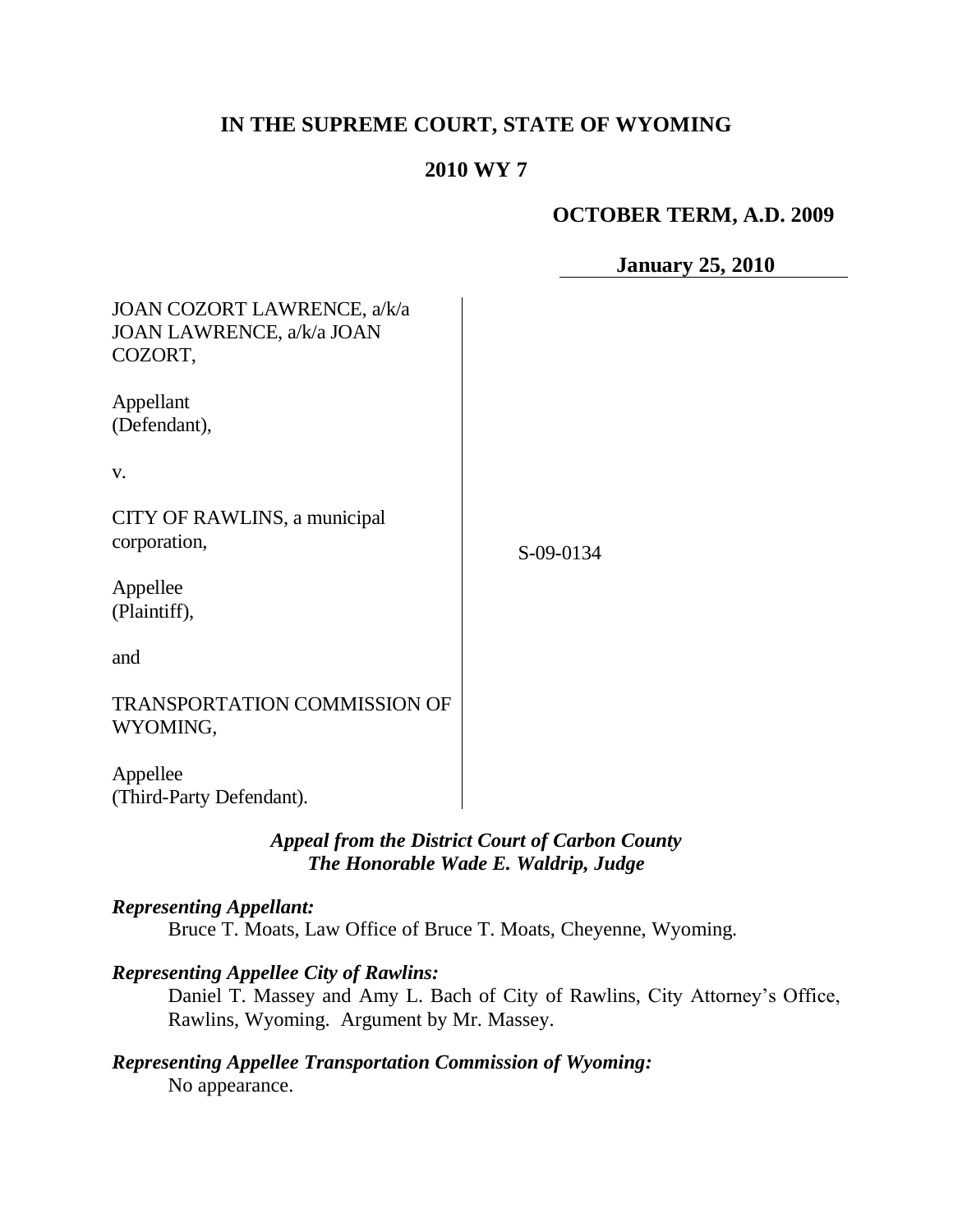*Before VOIGT, C.J., and HILL, KITE, and BURKE, JJ, and ARNOLD, D.J.*

**NOTICE: This opinion is subject to formal revision before publication in Pacific Reporter Third. Readers are requested to notify the Clerk of the Supreme Court, Supreme Court Building, Cheyenne, Wyoming 82002, of any typographical or other formal errors so that correction may be made before final publication in the permanent volume.**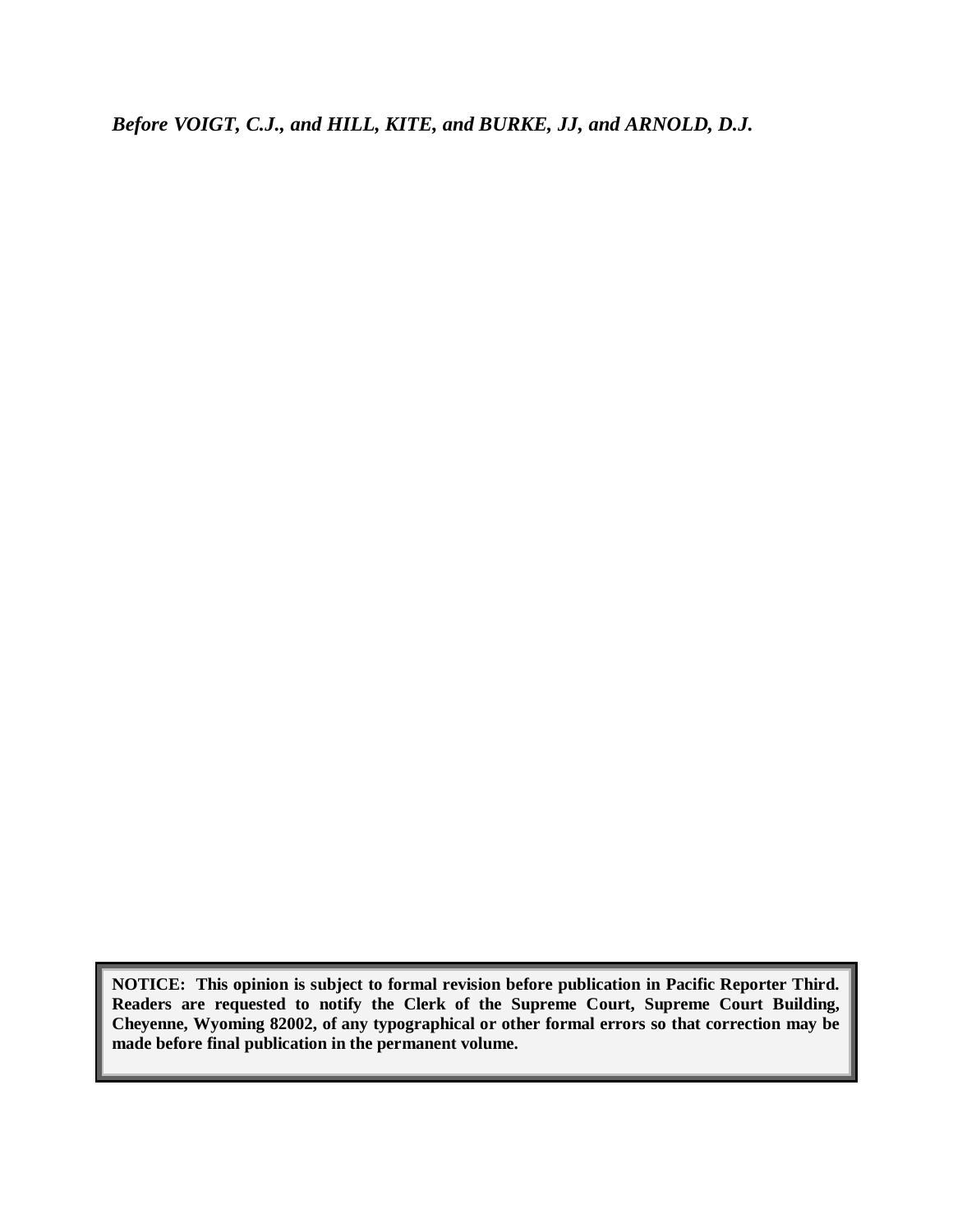#### **VOIGT, Chief Justice.**

[¶1] This is an appeal from two related district court orders in a declaratory judgment action between the Appellant and the City of Rawlins (City) over a junkyard, which action was consolidated with the appeal of the Appellant's municipal court conviction for violation of a nuisance ordinance. The first order granted the City partial summary judgment. The second order was entered after a bench trial on the issues left undecided by the summary judgment. We will affirm in part and reverse in part, remanding for further proceedings consistent with this opinion.

#### **ISSUES**

[¶2] 1. Whether the district court erred as a matter of law in concluding that the Appellant was bound by a certain settlement agreement?

2. Whether the Appellant has a "grandfathered" right to use as a junkyard certain areas of her property not zoned industrial?<sup>1</sup>

3. Whether the Appellant has abandoned or discontinued the use as a junkyard of certain areas of her property zoned industrial?

### **FACTS**

[¶3] Tom Lawrence began operating a junkyard in the contested area in 1958. Mr. Lawrence and the Appellant were married in 1972, after which they jointly operated the junkyard in the same location. The Appellant became sole owner and proprietor of the business after her husband's death in 1999. The record is unclear as to the exact location of the junkyard over the years, nor does it explain how the Lawrences began operation of the junkyard several years before they purchased any of the parcels upon which the junkyard was being operated or had previously been operated at the time of trial.<sup>2</sup>

 $<sup>1</sup>$  A non-conforming use is a use which, although it does not conform</sup> with existing zoning regulations, existed lawfully prior to the enactment of the zoning regulations. These uses are permitted to continue, although technically in violation of the current zoning regulations, until they are abandoned. An exception of this kind is commonly referred to as a "grandfather" exception.

*Snake River Brewing Co. v. Town of Jackson*, 2002 WY 11, ¶ 9, 39 P.3d 397, 403 (Wyo. 2002) (internal citations and quotation marks omitted).

 $^{2}$  Of the parcels at issue, the Lawrences purchased two in 1965, one in 1969, one in 1971, one in 1972, and two in 1974. An eighth parcel has been leased from the Union Pacific Railroad Company.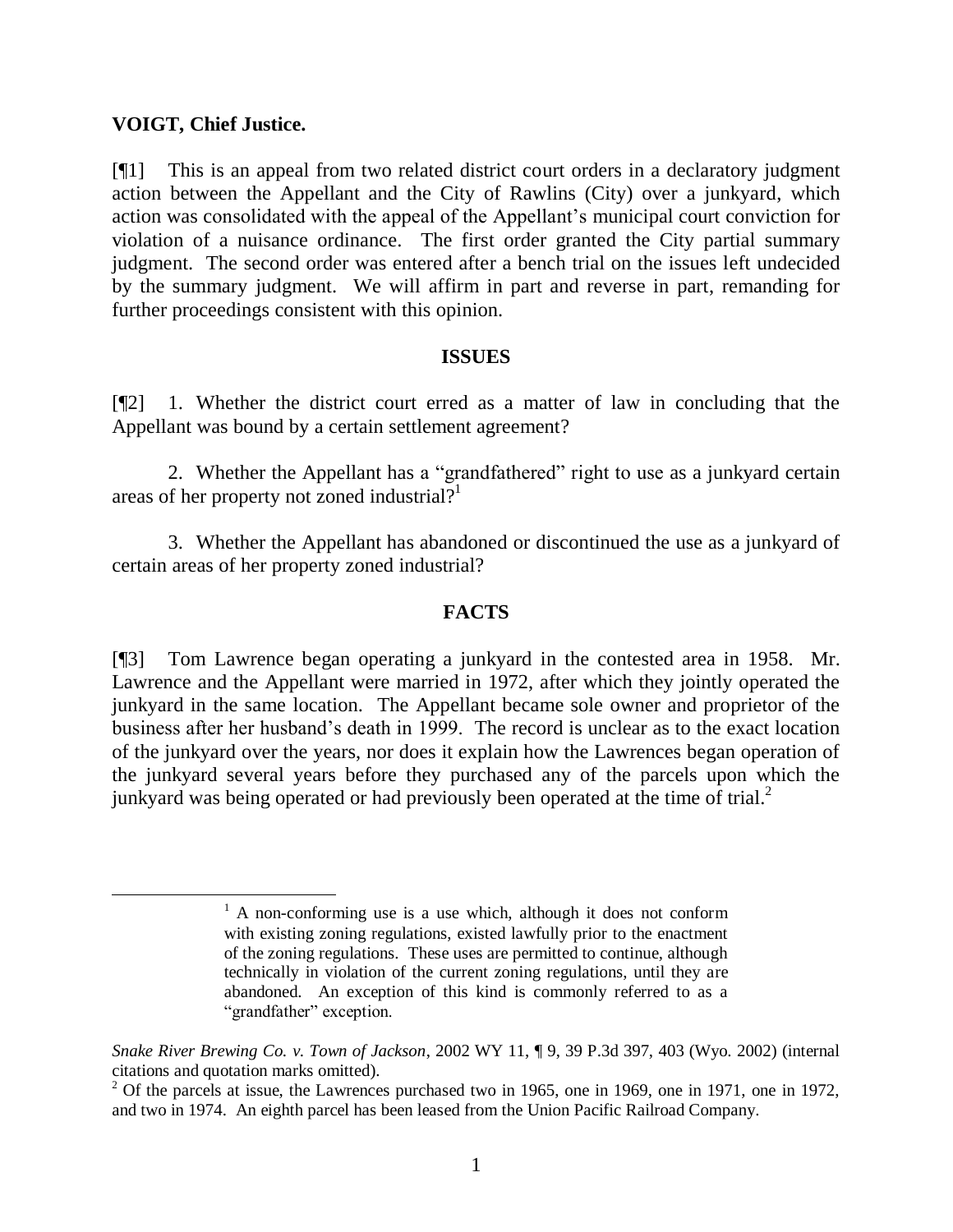[¶4] The Lawrence property is comprised of eight parcels, generally configured as follows:

a Ch



[¶5] The City first adopted a zoning ordinance in 1973. That ordinance was readopted in 1989 after the district court found it invalid, in an unrelated matter, due to lack of publication.<sup>3</sup> In the interim, two matters of significance had occurred. In 1979, at Mr. Lawrence's request, the City redesignated a large part of his property as an industrial zone. This area included all of parcels 1, 2, and 5, the western part of parcel 3 (south of parcel 5), and all but the northern portions of parcels 4 and 6. Under the 1973 ordinance, the northern portions of parcels 4 and 6 were zoned residential. Parcel 7 and the eastern portion of parcel 3 (the area south of parcels 1, 2, and 6) were zoned highway business. Parcel 8 was zoned industrial.

 $3$  The City contends that, in 2007, it was discovered that the ordinances had, indeed, been published as required by law, but that is of no consequence to determination of the issues in this action.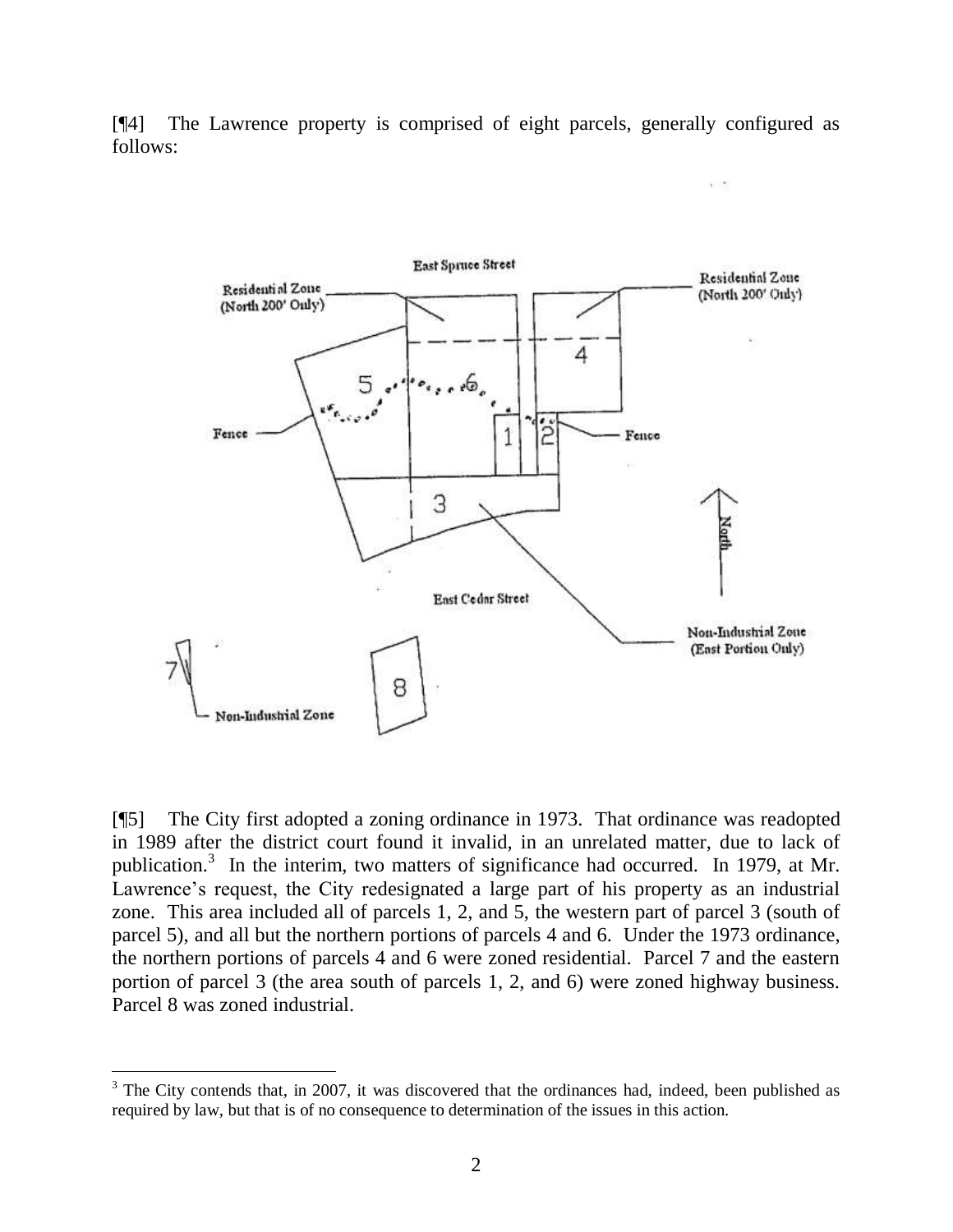[¶6] The second significant occurrence between 1973 and 1989 was that in 1982, the City and Mr. Lawrence settled a lawsuit over the operation of the junkyard by filing a Settlement Agreement. In the Settlement Agreement, Mr. Lawrence agreed never to deny the validity of the 1973 zoning ordinance, agreed that he had no "grandfathered" rights in certain areas zoned residential and highway business, and agreed to fence and otherwise organize his business, known as Tom's Body Shop, located on parcel 8 shown above. *See supra* ¶ 4. The Settlement Agreement also provided that its terms would be considered covenants running with the land described in attached exhibits. It is notable that this lawsuit was filed shortly after the 1979 zoning change, and that the effect of the Settlement Agreement was Mr. Lawrence's admission that he had no right to operate the junkyard in the areas not contained in the industrial zone defined in that zoning change, and in parcel 8, which was also zoned industrial.

[¶7] At some unspecified time, Mr. Lawrence erected a fence running generally eastand-west along a hilltop, approximately halfway between the north and south borders of parcels 5 and 6, south of parcel 4, and just south of the northern border of parcel 2, shown by a dotted line on the above sketch. *See supra* ¶ 4. The main portion of the junkyard lies south of this fence and north of the south border of parcel 3. Perhaps the most significant aspect of this fence, as it relates to these proceedings, is that it created an area in the northern part of parcel 5, in the northern part of parcel 6 south of the residential zone, in the part of parcel 4 not in the residential zone, and in the very northern part of parcel 2, all of which area is in the industrial zone, but which is outside of the fenced area of the junkyard.

[¶8] In 2007, the City issued the Appellant a citation in municipal court for violation of a nuisance ordinance for having "derelict vehicles" and junk on parcel 7. The Appellant's defense to that citation was that she had a grandfathered right to use parcel 7 in her junkyard business. That defense was rejected, and she was convicted. She appealed to the district court, where her appeal was stayed by stipulation of the parties so that it could be heard along with this action.

[¶9] Both parties filed motions for summary judgment in the declaratory judgment action. The district court's Order Granting Partial Summary Judgment contained the following findings and conclusions:

1. Genuine issues of material fact exist as to whether the Appellant has abandoned her use of the property.

2. Genuine issues of material fact exist as to whether the junkyard was a legal use at the time the zoning ordinance was adopted in 1989.

3. The 1982 Settlement Agreement is, as a matter of law, valid and enforceable against both parties.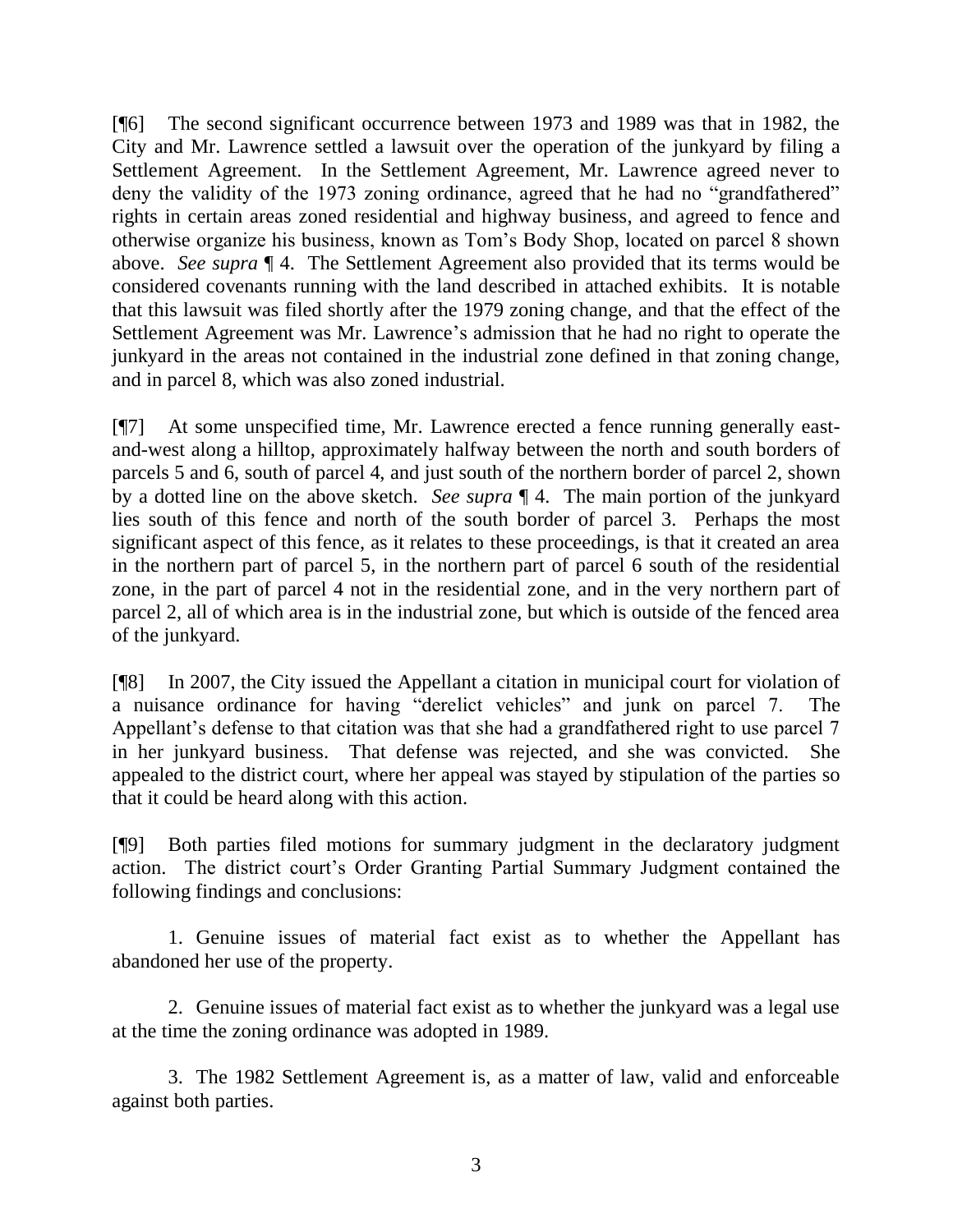4. The Appellant is subject to the City's abatement of dangerous building ordinances.

5. Genuine issues of material fact exist as to whether the junkyard violates the City's licensing ordinance.

6. The Wyoming Junkyard Control Act, found at Wyo. Stat. Ann. §§ 33-19-101 through 33-19-110 (LexisNexis 2009), applies to the junkyard.

Based upon these findings and conclusions, the Appellant was ordered to suspend operations in, and remove inventory from, any residential areas, and to comply with the Wyoming Junkyard Control Act.

[¶10] Subsequently, the district court heard the issues left remaining after the summary judgment order. A two-day bench trial took place on May 28-29, 2008. In its decision letter thereafter, the district court made the following findings of fact and reached the following conclusions of law:

1. The 1989 zoning ordinance prohibits junkyards in residential zones and the Appellant therefore is prohibited from operating her junkyard in the northern 200 feet of parcels 4 and 6, which area is zoned residential.

2. The junkyard is not a legal use of parcel 7 or the eastern portion of parcel 3 because both are zoned highway business, where junkyards are not permitted, and, as to the eastern portion of parcel 3, for the additional reason that, in the 1982 Settlement Agreement, Mr. Lawrence gave up any grandfathered right to operate a junkyard.

3. The junkyard was, in 1989, a legal use in the industrially zoned areas of parcels 1, 2, 3, 4, 5, 6, and 8. The Appellant's failure to obtain a junkyard license and failure to comply with the Junkyard Control Act did not render the use illegal. Consequently, the junkyard is a grandfathered use in the industrially zoned areas.

4. Under the applicable municipal ordinances, the City failed to prove that the Appellant has abandoned her junkyard business "as a whole."

5. Under the applicable municipal ordinances, the City has proved that the Appellant abandoned her use of, and relinquished her grandfathered right to, the industrially zoned areas of parcels 4 and 6 north of the fence.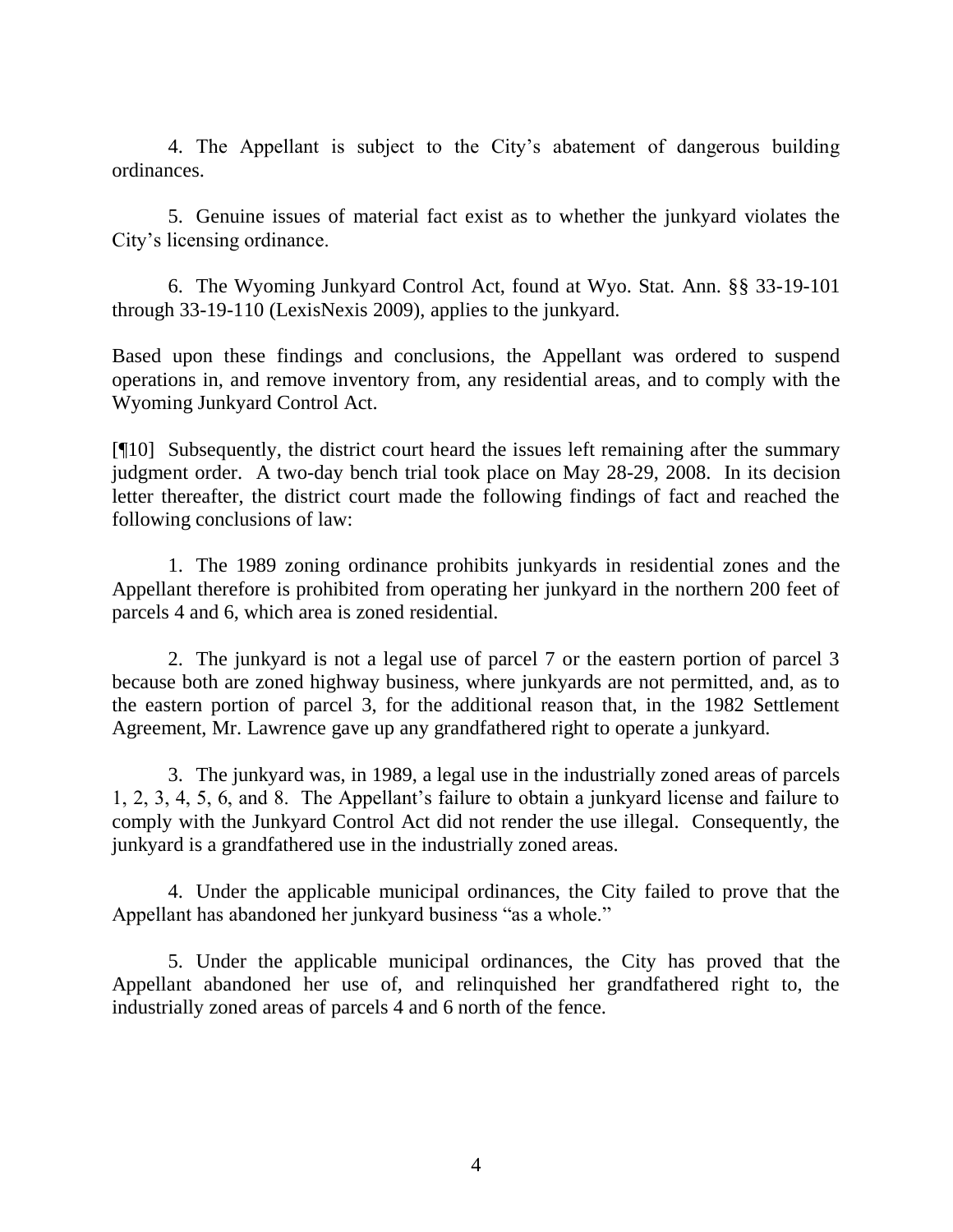6. The City's nuisance and dangerous building ordinances apply to the Appellant and her property, but the nuisance ordinance may not be utilized to prohibit the storage of derelict vehicles on premises lawfully used as a junkyard where such vehicles are necessary to operation of the business.

7. The junkyard is subject to compliance with the Junkyard Control Act, and the Appellant immediately must contact the Transportation Commission of Wyoming to determine the requirements of compliance, particularly in regard to screening.

8. Because parcel 7 has never been zoned industrial, and because the Appellant has no grandfathered nonconforming use rights, her operation of a junkyard on that parcel is unlawful, meaning that her municipal court nuisance conviction should be affirmed.

[¶11] An Order based upon the decision letter was entered on June 26, 2008. Though not essential to resolution of the issues involved herein, we will note that the district court subsequently granted the Appellant's motion to join the Transportation Commission of Wyoming as a party defendant for the purpose of determining its obligations in regard to the Junkyard Control Act, and later issued a summary judgment order requiring the Commission to participate in the decision whether the Appellant's property should be screened at the Commission's expense or she should be ordered to relocate the salvage materials.

## **STANDARDS OF REVIEW**

[¶12] "Summary judgment may be the appropriate resolution in a declaratory judgment action." *Coffinberry v. Bd. of County Comm'rs of the County of Hot Springs*, 2008 WY 110, ¶ 3, 192 P.3d 978, 979 (Wyo. 2008).

> Summary judgment is proper "if the pleadings, depositions, answers to interrogatories, and admission on file, together with the affidavits, if any, show that there is no genuine issue as to any material fact and that the moving party is entitled to a judgment as a matter of law." W.R.C.P. 56(c). A genuine issue of material fact exists when a disputed fact, if proven, would establish or refute an essential element of a cause of action or a defense that a party has asserted. *Metz Beverage Co. v. Wyoming Beverages, Inc*., 2002 WY 21, ¶ 9, 39 P.3d 1051, [1055] (Wyo. 2002).

> We evaluate the propriety of a summary judgment by employing the same standards and by examining the same material as the district court. *Id*. We examine *de novo* the record, in the light most favorable to the party opposing the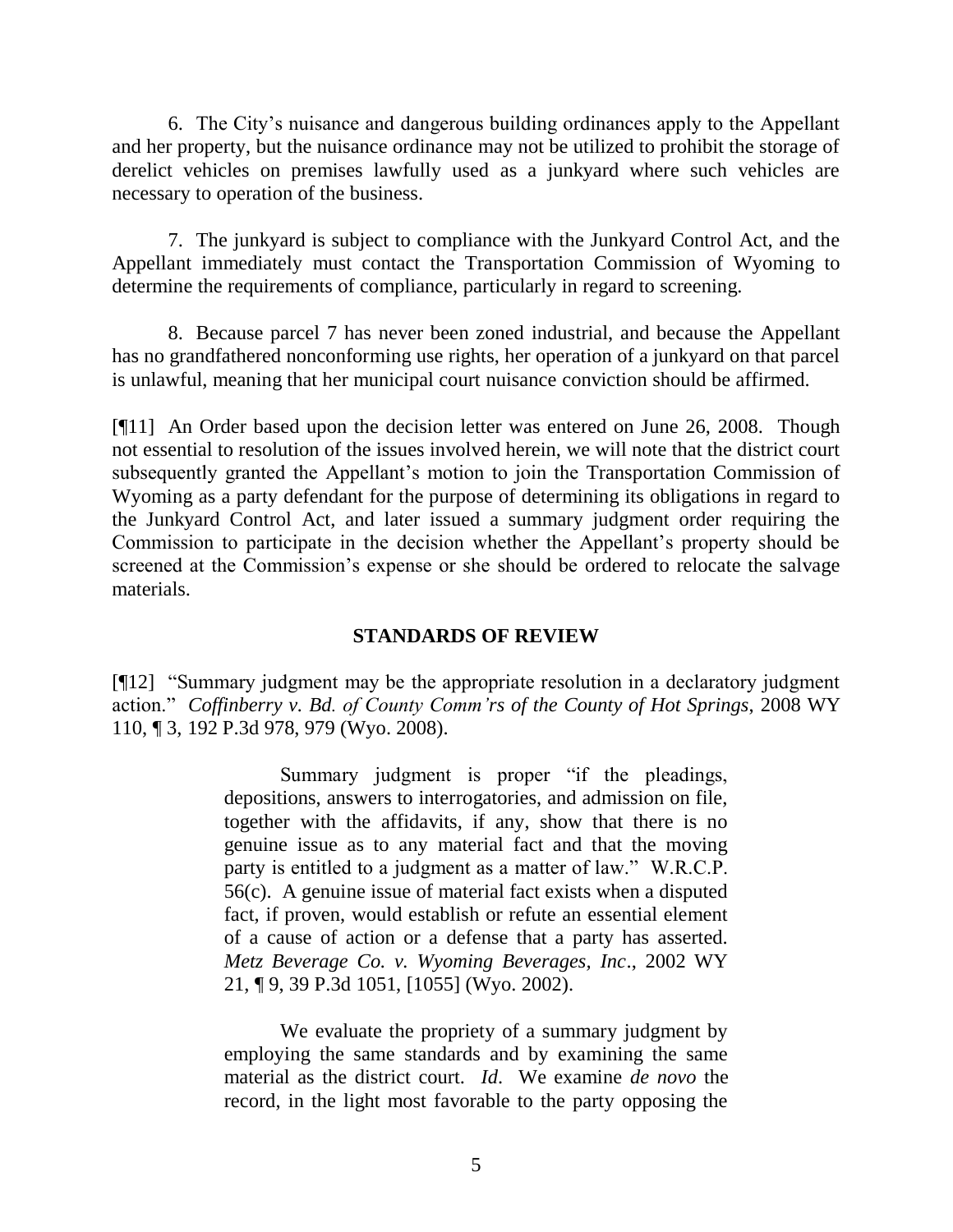motion, affording to that party the benefit of all favorable inferences that may be drawn from the record. *Roussalis v. Wyoming Medical Center, Inc.*, 4 P.3d 209, 229 (Wyo. 2000). If upon review of the record, doubt exists about the presence of issues of material fact, that doubt must be resolved against the party seeking summary judgment. *Id.* We accord no deference to the district court's decisions on issues of law. *Metz*, ¶ 9.

*Linton v. E.C. Cates Agency, Inc.*, 2005 WY 63, ¶¶ 6-7, 113 P.3d 26, 28 (Wyo. 2005). We "may affirm the summary judgment on any legal grounds appearing in the record." *Wyo. Cmty. Coll. Comm'n v. Casper Cmty. Coll. Dist.*, 2001 WY 86, ¶ 11, 31 P.3d 1242, 1247 (Wyo. 2001).

[¶13] Our standard for reviewing findings made and conclusions reached after a bench trial differs from our standard for reviewing a summary judgment:

> After a bench trial, we review the trial court's factual findings under a clearly erroneous standard and its legal conclusions de novo. *Hansuld v. Lariat Diesel Corp.*, 2003 WY 165, ¶ 13, 81 P.3d 215, 218 (Wyo. 2003) (citing *Rennard v. Vollmar*, 977 P.2d 1277, 1279 (Wyo. 1999)). We do not substitute ourselves for the trial court as a finder of facts; instead, we defer to the trial court's findings unless they are unsupported by the record or erroneous as a matter of law. *Deroche v. R.L. Manning Co.*, 737 P.2d 332, 336 (Wyo. 1987). Although the factual findings of a trial court are not entitled to the limited review afforded a jury verdict, the findings are presumptively correct. *Piroschak v. Whelan*, 2005 WY 26, ¶ 7, 106 P.3d 887, 890 (Wyo. 2005).

> This Court may examine all of the properly admissible evidence in the record, but we do not reweigh the evidence. *Forshee, et ux. v. Delaney, et ux*, 2005 WY 103, ¶ 6, 118 P.3d 445, 448 (Wyo. 2005). Due regard is given to the opportunity of the trial judge to assess the credibility of the witnesses. We accept the prevailing party's evidence as true and give to that evidence every favorable inference which may fairly and reasonably be drawn from it. *Harber v. Jensen*, 2004 WY 104, ¶ 7, 97 P.3d 57, 60 (Wyo. 2004) (quoting *Life Care Centers of America, Inc. v. Dexter*, 2003 WY 38, ¶ 7, 65 P.3d 385, 389 (Wyo. 2003)). Findings may not be set aside because we would have reached a different result. *Harber*,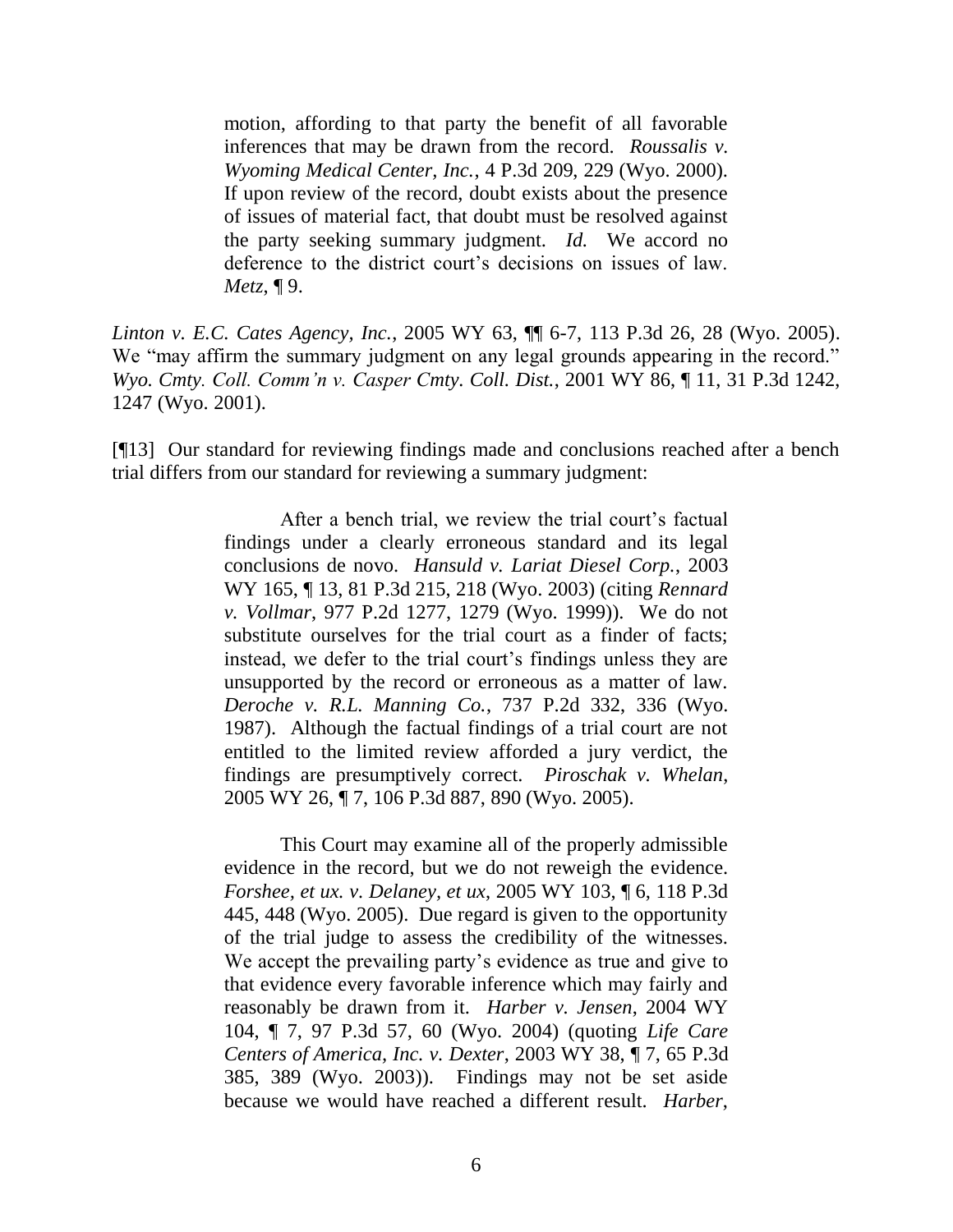¶ 7, 97 P.3d at 60 (citing *Double Eagle Petroleum & Mining Corp. v. Questar Exploration & Production Co.*, 2003 WY 139, ¶ 6, 78 P.3d 679, 681 (Wyo. 2003)). A finding will only be set aside if, although there is evidence to support it, this Court on the entire evidence is left with the definite and firm conviction that a mistake has been committed. *Mullinnix LLC v. HKB Royalty Trust*, 2006 WY 14, ¶ 12, 126 P.3d 909, 916 (Wyo. 2006).

*Snelling v. Roman*, 2007 WY 49, ¶¶ 7-8, 154 P.3d 341, 345 (Wyo. 2007).

## **DISCUSSION**

### *Whether the district court erred as a matter of law in concluding that the Appellant was bound by a certain settlement agreement?*

[¶14] The question of the validity of the 1982 Settlement Agreement that ended the lawsuit between the Appellant's husband and the City was determined in the present case in the district court's Order Granting Partial Summary Judgment. Accordingly, our standard for the review of summary judgments applies. In that regard, the Appellant does not suggest that summary judgment was inappropriate due to the existence of genuine issues of material fact, but insists that the district court erred as a matter of law. In taking that position, the Appellant presents two theories in this appeal, one of which was raised below, and one of which was not. The legal theory raised below is the doctrine of mutual mistake.<sup>4</sup> The legal theory not raised below is that the City cannot seek enforcement of the 1982 Settlement Agreement because the Settlement Agreement was based upon an ordinance later declared invalid.

[¶15] We have said many times that we will not consider on appeal issues not raised below. *Wyo. Bd. of Land Comm'rs v. Antelope Coal Co.*, 2008 WY 60, ¶ 16, 185 P.3d 666, 670 (Wyo. 2008); *Adams v. State*, 2005 WY 94, ¶ 27, 117 P.3d 1210, 1219 (Wyo. 2005); *Meima v. Broemmel*, 2005 WY 87, ¶ 56, 117 P.3d 429, 447 (Wyo. 2005). We continue to adhere to that policy, and we will not consider the Appellant's argument as to the non-enforceability of the Settlement Agreement due to its being based on an

<sup>4</sup> Technically, mutual mistake is not a *legal* cause of action or defense; rather, its existence may lead to equitable relief in the form of reformation or rescission of an instrument. *W.N. McMurry Constr. Co. v. Cmty. First Ins., Inc.*, 2007 WY 96, ¶ 18, 160 P.3d 71, 77 (Wyo. 2007); *Kipp v. Agee*, 457 P.2d 673, 675 (Wyo. 1969). "Requests for equitable relief are matters over which the district court exercises broad discretion." *Jacoby v. Jacoby*, 2004 WY 140, ¶ 7, 100 P.3d 852, 855 (Wyo. 2004). That raises the question of whether our review in this instance ought to be for an abuse of discretion, rather than *de novo*  review for an error of law. Because we will determine that mutual mistake did not occur (*see infra* ¶¶ 17- 22), it was neither an abuse of discretion nor an error of law for the district court not to apply the doctrine.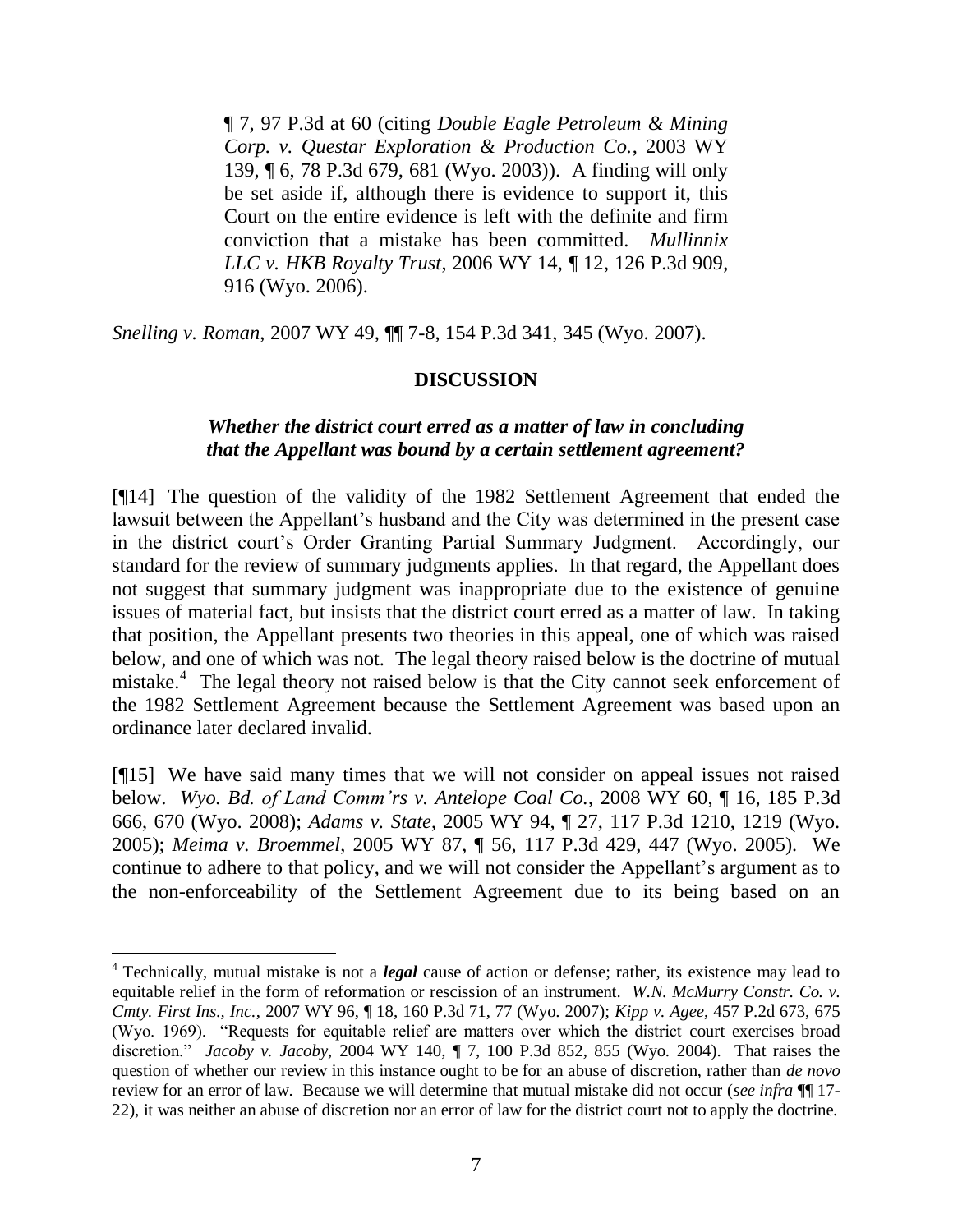ordinance later declared invalid.<sup>5</sup> As will be seen, however, that argument is so intertwined with the mutual mistake argument, that it is, in effect, determined by resolution of that issue.

[¶16] Turning our attention to the doctrine of mutual mistake, we will first identify its substance:

> This court has previously set forth the elements of mutual mistake:

> > The essential elements of mutual mistake in a written instrument for which a court of competent jurisdiction may grant appropriate relief are that there was an antecedent agreement which the written instrument undertakes to evidence; that a mistake occurred in the drafting of the instrument and not in the antecedent agreement which it undertakes to evidence; and that in the absence of fraud or inequitable conduct on the part of one of the parties, the mistake was mutual.

*Hansen v. Little Bear Inn Co.*, 9 P.3d 960, 964 (Wyo. 2000) (quoting *Mathis* [*v. Wendling*,] 962 P.2d [160], 164 [(Wyo. 1998))].

*Hutchings v. Krachun*, 2002 WY 98, ¶ 20, 49 P.3d 176, 183 (Wyo. 2002), *overruled in part on other grounds by White v. Allen*, 2003 WY 39, ¶ 12, 65 P.3d 395, 399 (Wyo. 2003). The party claiming mutual mistake must prove its existence by clear and convincing evidence. *Pfister v. Brown*, 498 P.2d 1243, 1245 (Wyo. 1972).

[¶17] The Appellant contends that the mutual mistake in this case was the belief by both her husband and the City that the 1973 zoning ordinance was valid. Our analysis of this issue needs to go little further than that assertion. In the litigation that resulted in the Settlement Agreement, the City alleged that Mr. Lawrence's junkyard violated the City's zoning ordinance in several particulars.<sup>6</sup> Mr. Lawrence pled as an affirmative defense

 $<sup>5</sup>$  In her reply brief, the Appellant insists that she raised this issue in the district court, both in her Brief in</sup> Support of Defendant's Motion for Summary Judgment, and in her Brief in Opposition to Plaintiff's Motion for Summary Judgment. We have examined those briefs however, and find that any references to this issue are vague and unsupported by citation to authority, and are made only as part of the mutual mistake argument. The issue was not, in substance, raised below.

<sup>&</sup>lt;sup>6</sup> Attached to the Appellant's brief, although not contained in the record on appeal, is a copy of the Amended Petition for Permanent Injunction filed by the City in that litigation. The Appellant urges this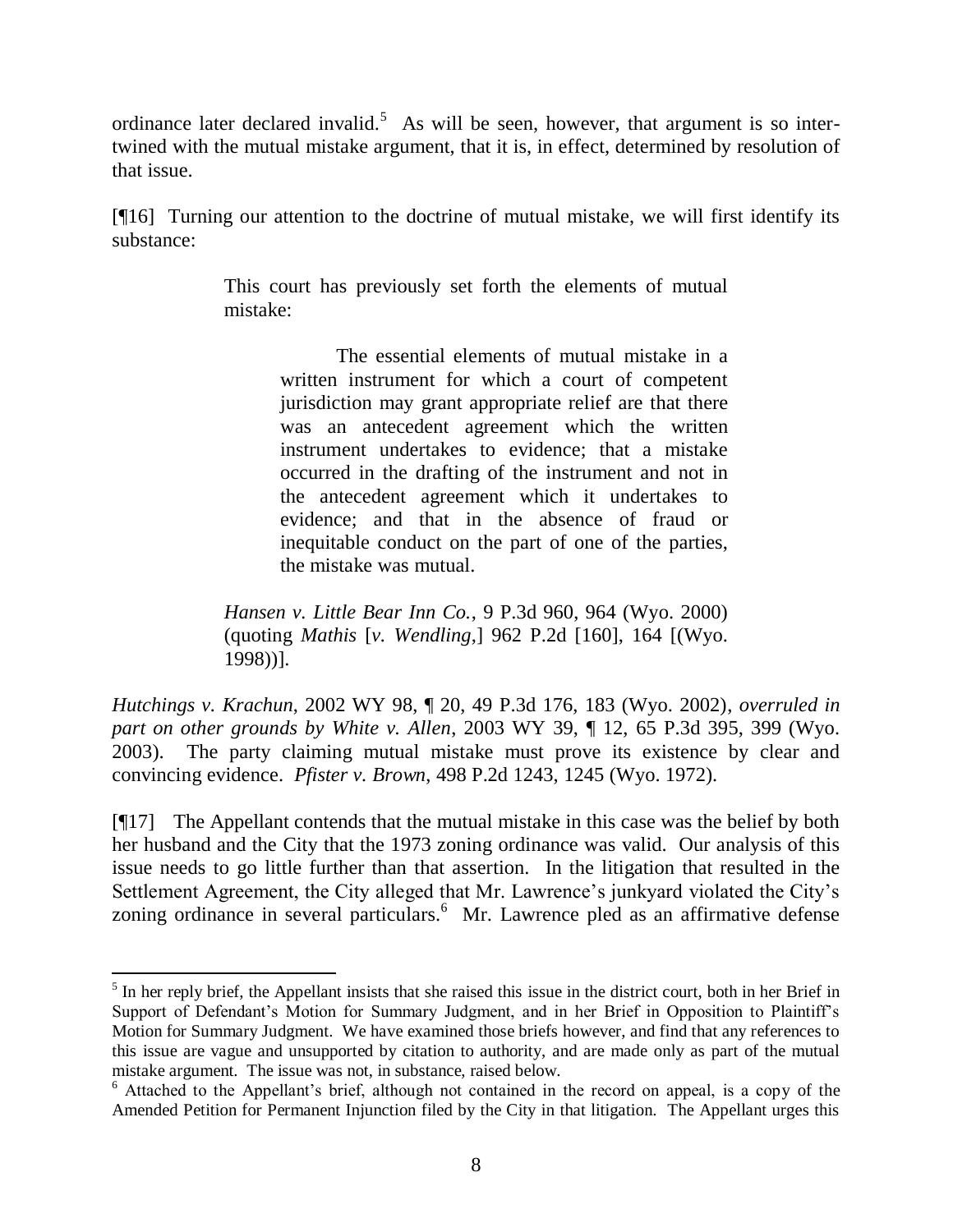that the zoning ordinance was invalid and unenforceable, and in a request for admissions, he asked the City to admit that the ordinance was not published as required by law. Clearly, one of the centrally contested issues in that litigation was the validity of the zoning ordinance.

[¶18] After reciting that the parties desired amicably to settle the litigation, the Settlement Agreement contained as its first provision Mr. Lawrence's agreement to admit and be estopped from denying the validity of the zoning ordinance. The Appellant has not produced one shred of evidence that such was not the parties' antecedent agreement, correctly reduced to writing. The district court appropriately identified this flaw in the Appellant's reliance upon the doctrine of mutual mistake by noting that the parties to the Settlement Agreement actually had been "keenly aware" of the potential validity issue.

[¶19] The City believed its ordinance was valid and enforceable. Mr. Lawrence believed it was not. The two parties agreed to settle that controversy, as part of the overall settlement of the litigation, by having Mr. Lawrence agree not to contest the validity and enforceability of the ordinance. The doctrine of mutual mistake simply does not fit that scenario, and the district court did not err in so finding.

[¶20] In what might be described as a "fallback" position, the Appellant makes a brief argument that an attachment to the Settlement Agreement that apparently contained the legal descriptions of the properties discussed in the main document cannot be located, therefore rendering the Settlement Agreement unenforceable. The district court made the following specific finding to the contrary:

> Mrs. Lawrence also mentions that a certain Exhibit A to the *Agreement* is missing. Apparently this document cannot be located in the court files or elsewhere. She argues that the *Agreement* is unenforceable without Exhibit A, as the parties are uncertain as to which properties or parcels are subject to the *Agreement*. The Court disagrees. The *Agreement*, taken in the context of Carbon County Civil Action No. 80C-425 as a whole, and read in its entirety, sufficiently explains the parcels at issues [sic] and the agreement of the parties as to those parcels. Accordingly, the *Agreement* remains enforceable as against the City and Mrs. Lawrence.

[¶21] We conclude that the Appellant's generalized and unsubstantiated claim in regard to the attachment is insufficient to overcome the district court's determination. The

Court to take judicial notice of the pleading, and the City does not appear to object. *See Texas West Oil & Gas Corp. v. First Interstate Bank of Casper*, 743 P.2d 857, 858-59 (Wyo. 1987).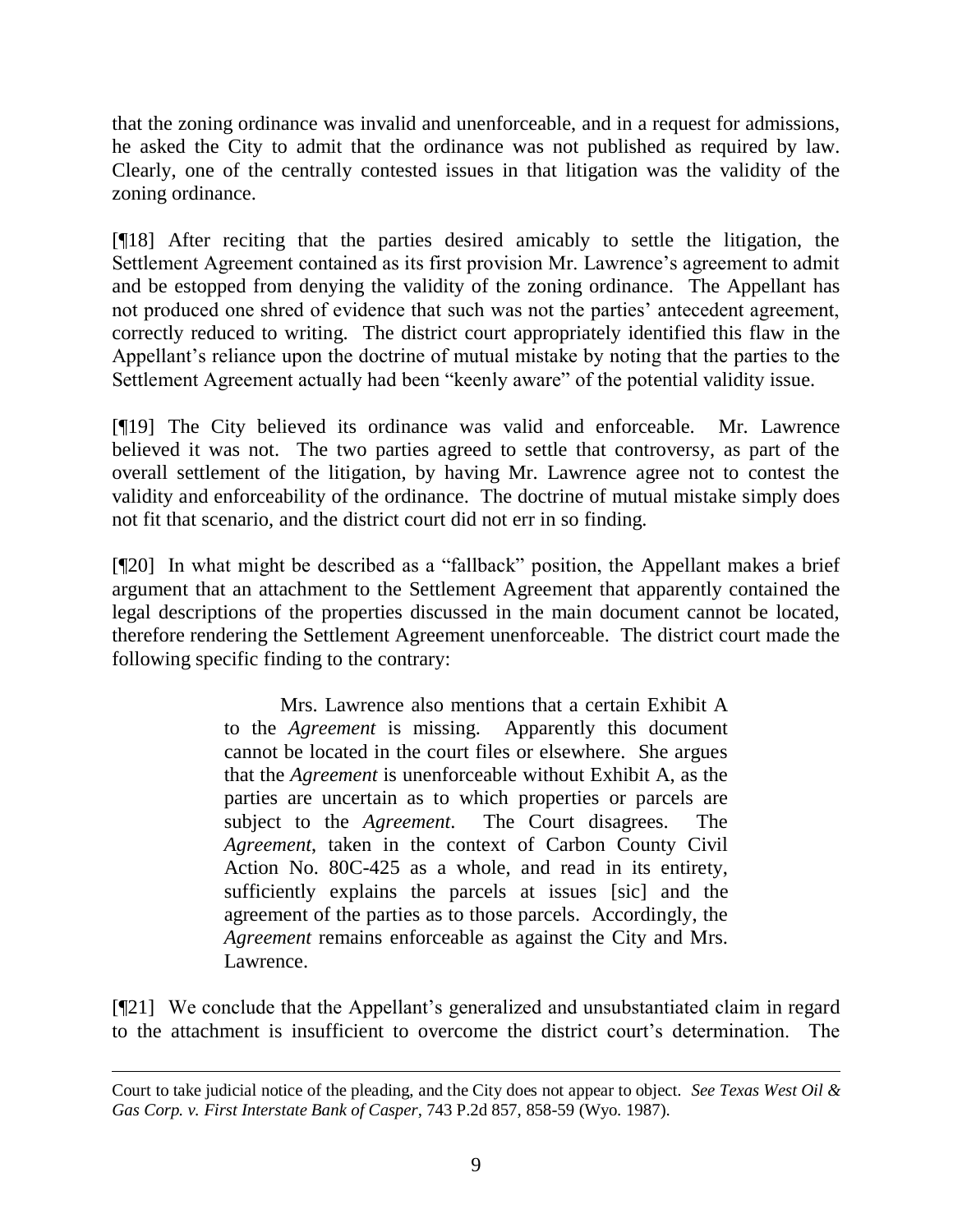district court had all the available documentation, including the voluminous materials filed by both parties in support of their respective motions for summary judgment. The Appellant simply has not shown that, in utilizing those materials and the arguments of counsel, the district court was not able to determine what parcels of land were at issue. Perhaps most compelling is the fact that, in both the earlier litigation and in the present litigation, there has been no suggestion of a dispute as to (1) what parcels the Lawrences owned or leased; (2) what parcels were zoned residential; (3) what parcels were zoned industrial; and (4) what parcels were zoned highway business. Furthermore, there has never been a suggestion that there was some land at issue other than the eight parcels identified hereinabove. *See supra* ¶ 4. Beyond that, the summary judgment decision letter and order reach only two conclusions of substance as concerns this appeal: that the Appellant could not continue her junkyard in residentially zoned areas, and the Settlement Agreement was enforceable. Finding that genuine issues of material fact existed as to the "how's and where's" of those findings, the district court left all remaining issues for determination at trial. Consequently, even if we read the Settlement Agreement in the light most favorable to the Appellant, we cannot find that the district court erred as to its enforceability. Basically, the summary judgment rejected the applicability of the doctrine of mutual mistake, concluded that the Junkyard Control Act applied to the Appellant's junkyard, and left all remaining questions for the bench trial. We see no error in that resolution.

# *Whether the Appellant has a "grandfathered" right to use as a junkyard certain areas of her property not zoned industrial?*

[¶22] Application of a particular standard of review to this issue is a bit complicated, inasmuch as it was determined in part by the district court via summary judgment, and in part by the decision letter and order entered after the bench trial. That difficulty is alleviated somewhat, however, because discussion of this issue requires a parcel-byparcel analysis, and the two district court orders are clear as to which parcel is being addressed at any given time.

[¶23] There is an additional complication. As stated earlier herein, this case was at the district court level a consolidation of two cases: the Appellant's appeal of her municipal court nuisance ordinance violation, and the City's declaratory judgment action. In municipal court, the Appellant was convicted of having two derelict vehicles on parcel 7. Her affirmative defense to that allegation was that she had a grandfathered right to maintain a junkyard on that parcel. In its bench trial decision letter, the district court affirmed the municipal court conviction, holding as part of its overall resolution of the case that the Appellant did not have a grandfathered right to use the parcel as part of her junkyard. The complication arises from the fact that the Appellant appealed to this Court from both the summary judgment order and the bench trial order, but did not file a petition for review of the municipal court affirmance, as could have been done under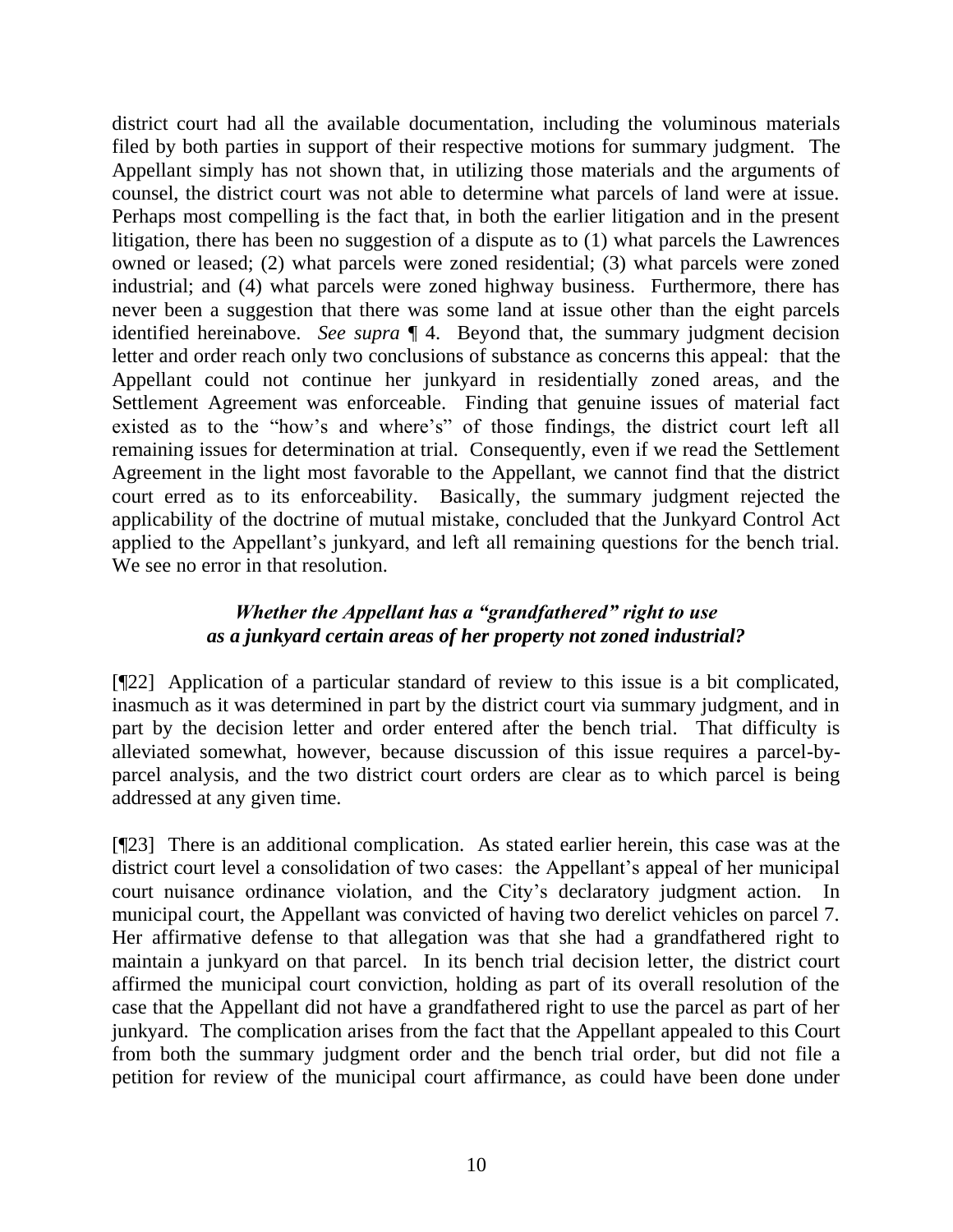Wyo. Stat. Ann. § 5-2-119 (LexisNexis 2009) and W.R.A.P. 13. As a result, that conviction stands, even though the Appellant's defense—her grandfathered rights continued to be litigated in the declaratory judgment action.<sup>7</sup>

[¶24] To begin this discussion, we will note some undisputed material facts about the several parcels at issue. First, the junkyard began its existence in 1958. Second, all of the parcels except parcel 8 were purchased by the Lawrences prior to the 1979 zoning change and prior to the 1982 Settlement Agreement and, therefore, prior to the 1989 effective date of the readopted zoning ordinance. Parcel 8 was leased from the Union Pacific Railroad Company throughout the same period. Under both zoning ordinances, parcels 1, 2, 5, and 8 were zoned industrial. Parcel 7 was zoned highway business. The northern 200 feet of parcels 4 and 6 was zoned residential, with the balance being zoned industrial. The portion of parcel 3 lying south of parcels 1, 2, 4, and 6 was zoned highway business, while the portion of parcel 3 lying south of parcel 5 was zoned industrial. While the exact nature and dates of use of the various parcels was controverted at trial, it is clear that, at one time or another, the Lawrences used all of the parcels in their junkyard business.

[¶25] The specific question now at hand involves only those parcels that are not zoned industrial. The importance of the distinction between the industrially zoned areas of the junkyard and the nonindustrially zoned areas of the junkyard emerged periodically during the district court proceedings, but eventually was muddled and lost in the City's effort to convince the district court that the Appellant had abandoned the junkyard business "as a whole." The problem, of course, is that the twin concepts of abandonment or discontinuation of use, both under the general law of zoning and the applicable municipal ordinances, apply only to nonconforming uses, not to conforming uses. *Snake River Brewing Co. v. Town of Jackson*, 2002 WY 11, ¶ 9, 39 P.3d 397, 403 (Wyo. 2002); 83 Am. Jur. 2d *Zoning and Planning* § 611 (2003); RAWLINS, WYO., MUNICIPAL CODE §§ 19.52.020, 19.52.040, 19.52.050, *available at* http://www.rawlinswyoming.com/code.htm (last visited Jan. 21, 2010). As was mentioned above (*see supra* ¶ 2 n.1), it is the nonconforming use that may obtain a "grandfather" exception. Conforming uses have no such need.

 <sup>7</sup> The decision letter after the bench trial indicated that the municipal court conviction was "affirmed in all respects," but the Order that followed did not mention the municipal court case. In addition, the former, but not the latter, carried both case headings. Therefore, even though no such order is in the record, we assume that a separate order was entered in the district court appeal affirming the municipal court conviction. That is the order from which no petition for review was filed. At any rate, the Appellant conceded below that the fine levied against her had been upheld and that she would have to pay it because she did not bring that judgment and sentence before this Court.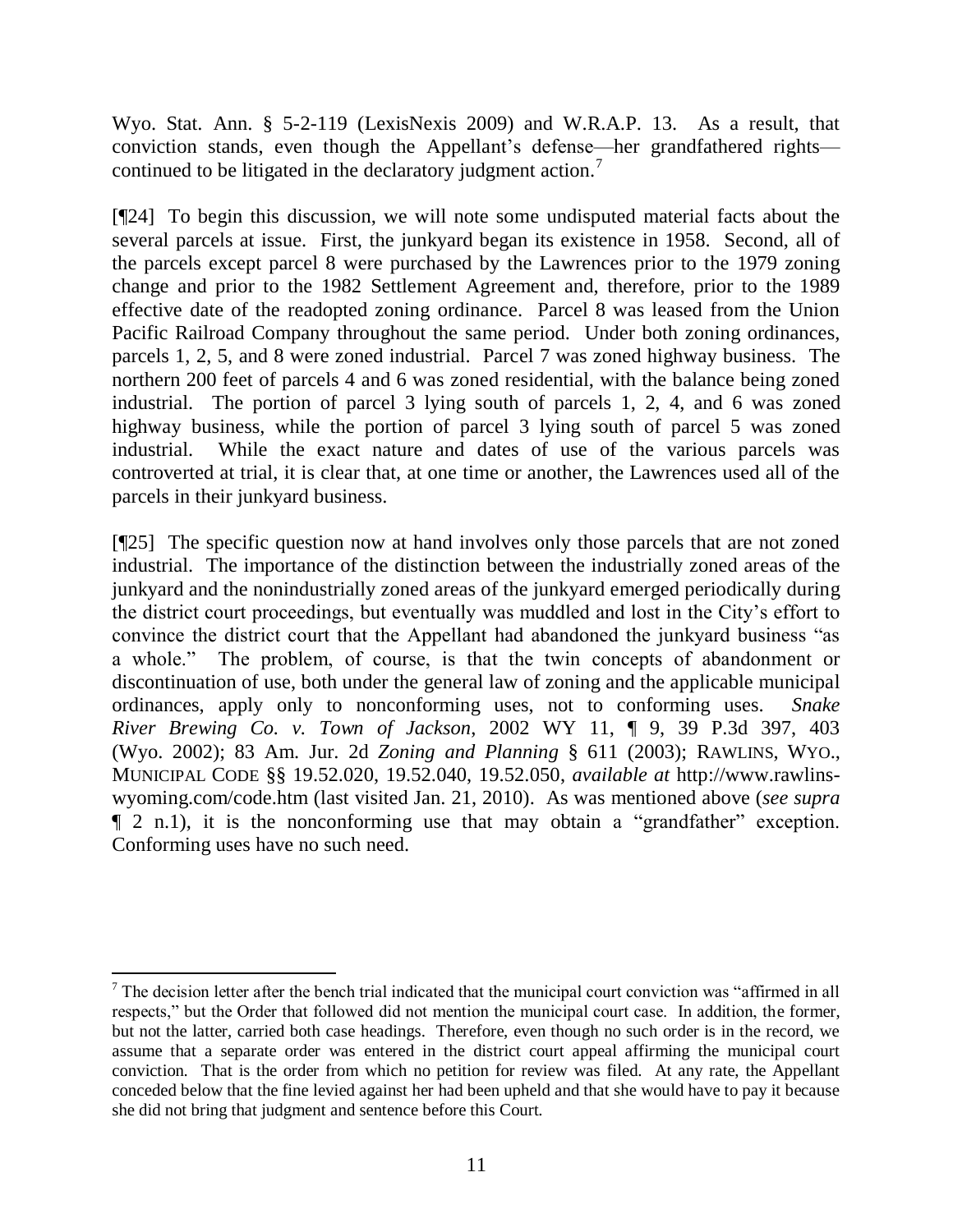[¶26] It has never been suggested in this case that the junkyard is not a conforming use, in the zoning sense, in the industrially zoned areas of the Appellant's property.<sup>8</sup> Consequently, the questions of whether the Appellant has grandfathered rights to the continued operation of her junkyard, or whether she has abandoned or discontinued that use, apply only to the residentially zoned portions of parcels 4 and 6, the highway business zoned portion of parcel 3, and parcel 7. In that regard, we do not agree with the district court's conclusion that, because junkyards never were authorized in residential or highway business zones, the Appellant's junkyard never was legal in those zones. The junkyard was "legal" in those areas before zoning occurred, to the extent that there was nothing to forbid the use. The junkyard remained "legal" in those areas after zoning occurred, to the extent that a grandfather exception applied.

[¶27] We conclude that we do not need to reach the question of whether the Appellant abandoned or discontinued her use of the junkyard in the residentially zoned portions of parcels 4 and 6, or the highway business zoned portion of parcel 3, because we do agree with the district court's conclusion that any grandfathered rights to such nonconforming use in those areas were relinquished by Mr. Lawrence in the 1982 Settlement Agreement.<sup>9</sup> As a result, when the zoning ordinance was readopted in 1989, the junkyard was not a legal use in those areas, and had no grandfathered status. The junkyard there is a nonconforming use and the City has the right to enforce its ordinances accordingly.

[¶28] The same cannot be said of parcel 7. There is no mention of parcel 7 in the Settlement Agreement, even though the evidence indicates that the Appellant and her husband used parcel 7 as part of their junkyard business from the time they purchased it in 1971. In fact, one of the most-repeated grievances voiced by the City during the district court proceedings was that junked cars located on that parcel had been there for so long that they had "40-year-old trees" growing up through them. The ineluctable fact is that the junkyard existed on parcel 7 at the time that parcel was zoned highway business, and that such use became a grandfathered nonconforming use at that time. The district court erred as a matter of law in concluding that the Appellant could not use parcel 7 for junkyard purposes because it had never been zoned industrial. The right to use parcel 7 as a junkyard arose long before the parcel was zoned, and survived zoning due to its grandfathered status.

[¶29] The district court's conclusion that the Appellant never had a grandfathered nonconforming use on parcel 7 prevented it from reaching the determinative issue in

<sup>&</sup>lt;sup>8</sup> The district court rejected the City's contention that, even though conforming, the junkyard had become an "illegal" use because of licensing failures or the failure to meet the Junkyard Control Act. That determination was not appealed.

<sup>&</sup>lt;sup>9</sup> For each parcel covered by the Settlement Agreement, Mr. Lawrence agreed that he "has no grandfather or pre-existing use rights" therein. If intent to abandon had to be proven outside the existence of the Settlement Agreement, Mr. Lawrence's exclusion of these areas from his 1979 request that the City industrially zone his junkyard certainly would be convincing proof of such intent.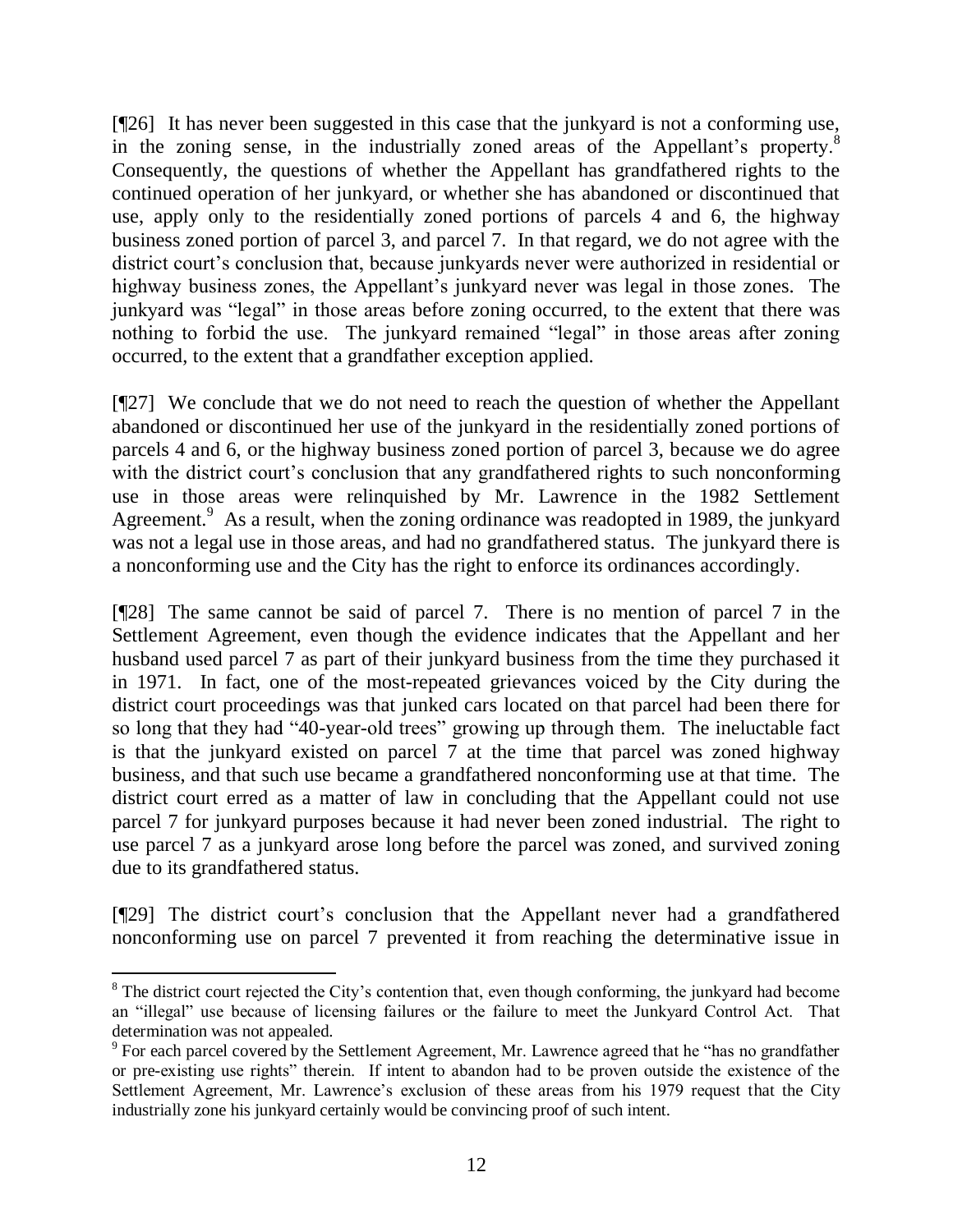regard to that parcel, which determinative issue is whether the City proved discontinuance or abandonment of that use under the laws of the state and relevant municipal ordinances. Ironically, the very fact presented by the City to prove that the Appellant maintained a nuisance on parcel 7—the parking of junked cars—is the very fact that is sufficient to prove that she did not abandon or discontinue her use of the parcel as part of the junkyard. *Caster v. West Valley City*, 2001 UT App 220, ¶ 6, 29 P.3d 22, 24 (Utah Ct. App. 2001) ("Thus, storing or keeping motor vehicles on a property constitutes the minimum activity required for continued use of the property."). *See also River Springs Ltd. Liability Co. v. Bd. of County Comm'rs of the County of Teton*, 899 P.2d 1329, 1334-35 (Wyo. 1995) (reduced level of operation of a quarry for over 40 years did not constitute abandonment).

[¶30] In summary, we conclude as follows: any grandfathered right to have the junkyard in the residential portions of parcels 4 and 6, and the highway business portion of parcel 3 were specifically relinquished and abandoned by Mr. Lawrence in the 1982 Settlement Agreement. The grandfathered right to use parcel 7 in the junkyard business has not been abandoned or discontinued.

## *Whether the Appellant has abandoned or discontinued the use as a junkyard of certain areas of her property zoned industrial?*

[¶31] The answer to this question comes relatively more simply than the answers to the foregoing questions. The City's entire case presented below rested upon the assumption that the concepts of abandonment or discontinuation of a nonconforming use, as enunciated in its ordinances, somehow applied to those portions of the Appellant's property that are zoned industrial. That assumption is just not correct. The junkyard was a conforming use in the industrial zone. Moreover, the district court found, and we agree, that the junkyard use was not made "illegal," in the zoning sense, by the Appellant's failure to obtain required permits, or her failure to abide by the dictates of the Junkyard Control Act. The junkyard was a legal conforming use in the industrial zone, both before and after the 1989 zoning ordinance adoption.<sup>10</sup> All of parcels 1, 2, 5, and 8 were zoned industrial. The portion of parcel 3 south of parcel 5, and the portions of parcels 4 and 6 south of the residential zone, also were zoned industrial. The Appellant has not abandoned or discontinued her junkyard use in those areas.

<sup>10</sup> The Appellant testified that the purpose behind the 1979 zone change request was to *return* the junkyard to its former industrial status. The record is not clear in this regard; the Appellant testified that "[i]t was industrial when we bought it, and we asked that it be returned to industrial." If the City's first zoning ordinance was passed in 1973, and the property was purchased before that date, we can only assume that the area at the time of purchase was industrial as a matter of fact, rather than as a matter of zoning.